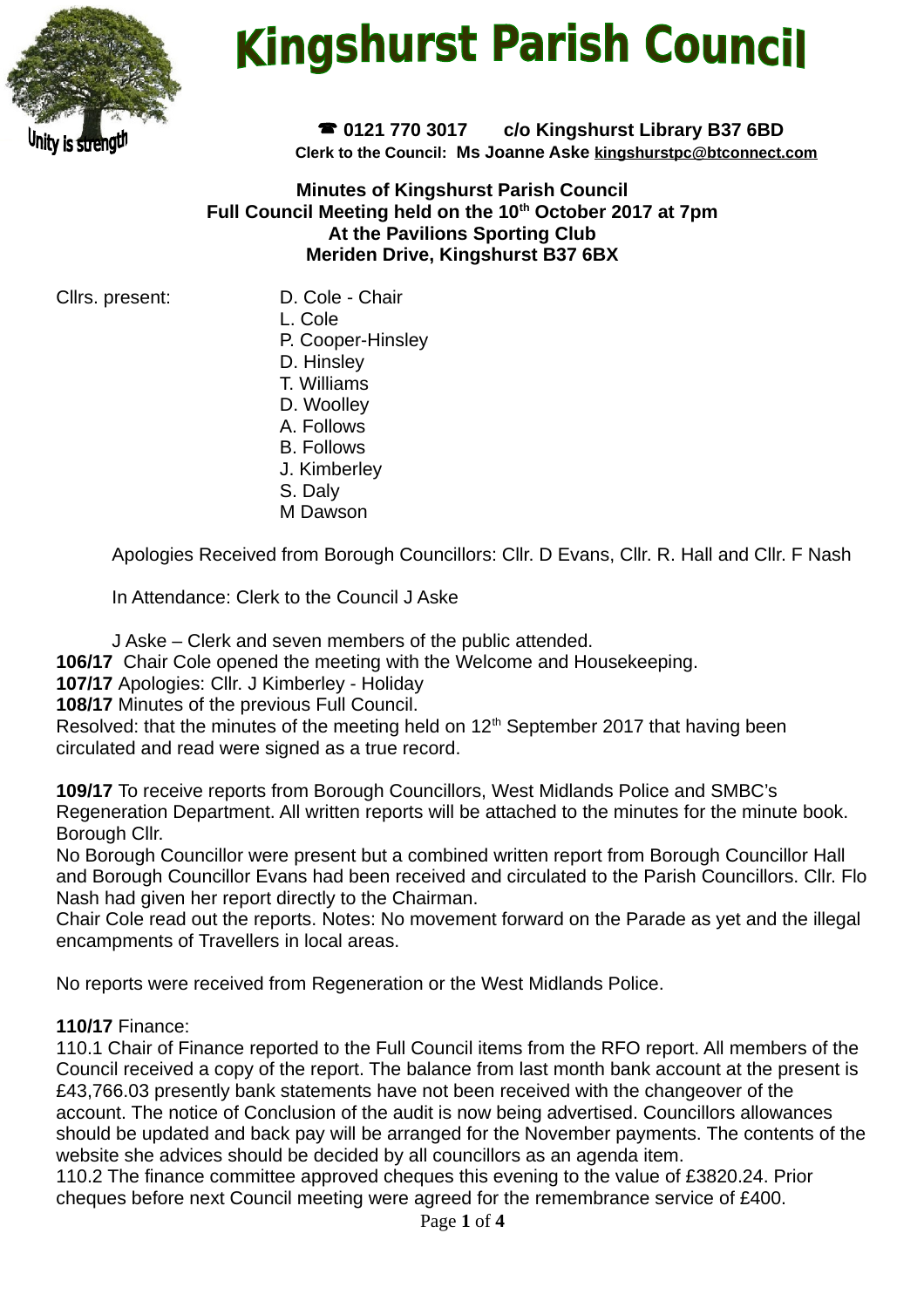110**.3** Terms of reference will be arranged with an appendix to allow the Finance Committee to agree and pass the cheques. This used to be the case some years ago as saves time at the Full Council Meeting. Cllr. Hinsley will make arrangements to present the terms of reference for the next meeting.

110.4 Purchase of microphone: Cllr. A. Follows will look into getting a device to be used in the meetings and get back to the Councillors.

# **111/17** Events

111.1 A verbal report from the Events working Party was read out by Cllr. Cooper-Hinsley. The Christmas Event for December 9th is being planned. Cllr. Pauline Cooper-Hinsley had tried relentlessly to receive free items for the day but to no avail. Chair Cole will now go onto the Events working party. The Remembrance Service will go ahead at St. Barnabas Church and Chair hopes all councillors will be present.

# **112/17 Allotments**

112.1 Reports and feedback from the Allotment Holders and Councillors. Cllr. Hinsley gave his report regarding the allotments and the Jubilee gardens. A problem with the water being turned off was mentioned but has now been put back on by an allotment holder. His next point was that the gates are being left open when the holders are inside they prefer the gates to be locked. He commented about a stormy meeting that took place with a representative from Gro Organic. He says that nothing has been done that was promised. He also commented that the bark now delivered is contaminated with holly leaves.

Cllr. Tina Williams spoke about the promises that Michael from Gro-organic made. She wanted the council to know that from the questioning that took place from councillors she felt he was under duress to agree to certain things that were probably not possible in the time limit that was pressed upon him. Various conversations took place here regarding the meeting that took place six weeks ago. Cllr. Pauline Cooper-Hinsley is not happy with the contaminated bark.

Chair is going to have a meeting with the representatives of Gro Organic. Chair asked the councillors to meet down at the allotments on Thursday at 10am.

Cllr. Hinsley requested information on the second garden he is unsure if the grant covers this. The Clerk said the second garden is the phase two. Discussions regarding the Grant took place. Mark Frampton gave an update that fruit and vegetables have been harvested and given to charity.

The inside hedge trimmings have added to the pile of rubbish. Allotments holders can place theuir rubbish and have one grabber to remove all the rubbish at once.

The outside hedge needs to be cut and the Clerk will get some quotes.

112.2 Re writing of Allotment Rules: Cllr. Hinsley raised the problem of certain allotments not being maintained. A few are still not attending their allotments. He believes we should change the rules when new holders take on the plots. Mostly the councillors agreed in principle but not passed. 112.3 The Metal blue shed is in need of repair. This will be looked into.

112.4 The deeds to the allotments will be kept at the Evans Derry Solicitors in Coleshill for safe keeping. All agreed.

**113**/17 Transport and Environmental.

113.1 Chair will arrange for a meeting and report back as soon as one take place.

# **114/17 KPC Documents:**

114.1 Agreement from the KPC to archive old records. The Chair asked the Councillors to agree to place documentations of old minutes and paperwork relating to the Kingshurst Parish Council to the Solihull archives within the library. These will be stored and catalogued. Members of the public can look at them. Anything older than 7 years will be sent to Solihull Library. Cllr. B. Follows aired her concerns and wondered if it was a breach of members of the public to have their names in documentation.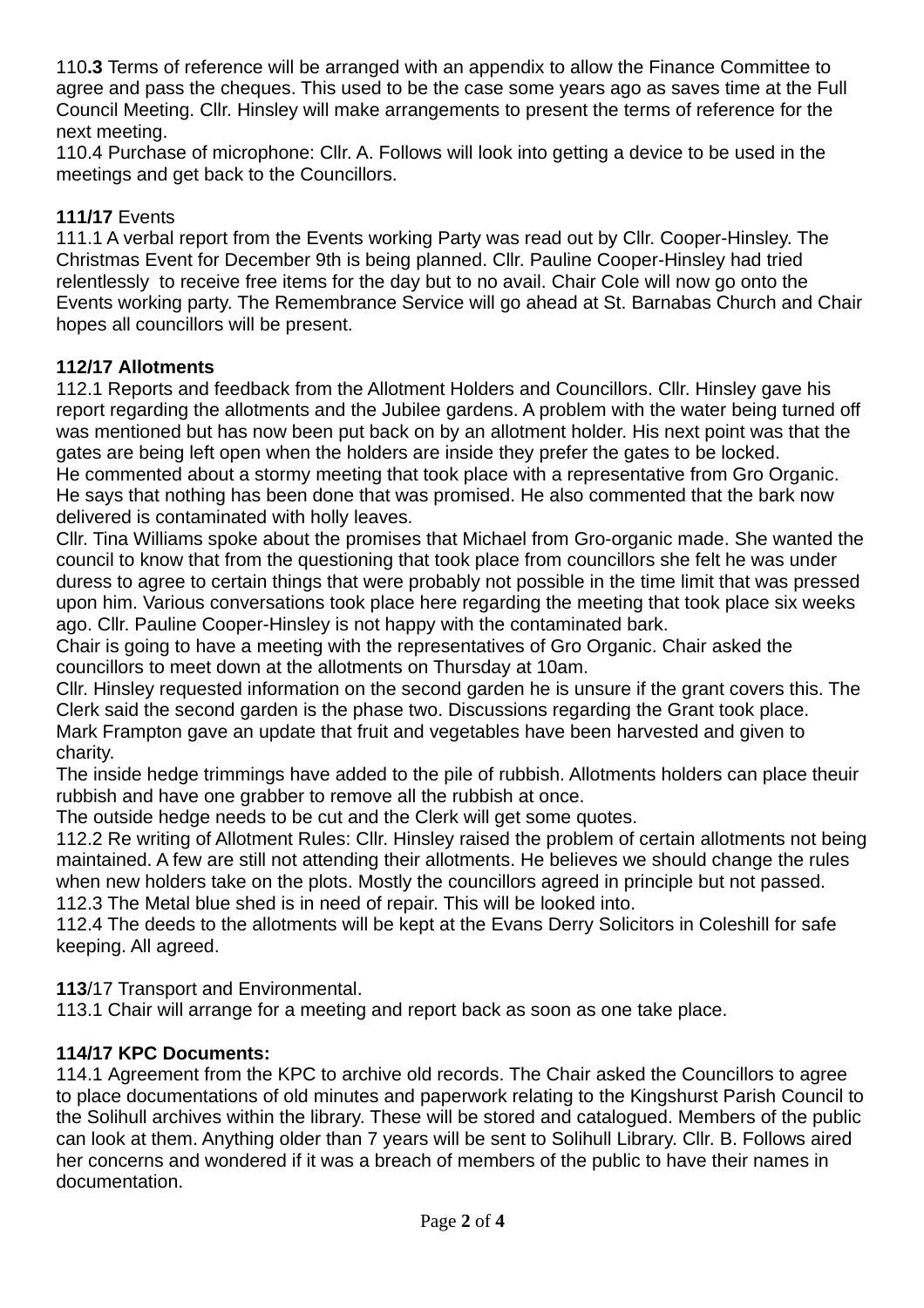114.2 Public Documents Policy for the KPC to discuss. This is to be combined with the public information schemes. Cllr. Hinsley explained about the circulation of certain legal requirements and the administration of the website. He expressed concerns regarding who administrators the site and not a councillor. He suggests the Clerk or the RFO. He referred to the Financial report that Louise Baudet suggests that the council as a whole decide what is going onto the website. Chair Cole knows a contact with students in technology that could be paid to upgrade the website

monthly. Formats need to be PDF so no one can change the contents.

Chair will get costs into this. Cllr. A. Follows suggested scanned into a Jpeg.

Discussions took place regarding the draft minutes and the legalities of this.

114.3 Data Protection Officer to be appointed: Chair suggested the University will be able to monitor this.

114.4 Standing Orders: to re issue Standing Orders for hours of Full Council Meeting from 3 Hours to 2 Hours. A request by seven councillors to change the standing orders back to two hours. Cllr. Hinsley said 2.10 of the SO proposed a motion to change 2.10 to now state 2 hours. All agreed. Passed by all.

# **115/17 To receive reports from members representing KPC on outside bodies**

115.1 Birmingham Airport Consultative Committee: Cllr. Dawson reported the meeting is the  $15<sup>th</sup>$  of next month. Chair Cole wanted further information on Monarch and the Baggage handlers. 115.2 WALC/SAC. Cllr. Hinsley the next meeting will be on 19<sup>th</sup> October in Balsall Common. 115.3 School Governors Reports. Cllr. A. Follows had nothing to report. Chair Cole said that Kingshurst Primary have issued an improvement plan.

115.4 Solihull Partnership Forum: Nothing to report.

115.5 Regen: Nothing to report here.

# **116/17 Progress reports for information/action and make decisions as appropriate:**

116.1 The Publication scheme and website was discussed in agenda item 114.2.

**117 /17** Planning: To consider and comment on any planning applications received: Nothing received.

# **118/17 Planning: proposed for the future**

118.1 Local Development Plan: Nothing discussed here.

118.2 Mountford Public House Site: Nothing discussed here.

#### **119/17** Information items

119.1 Correspondence and emails:

The Clerk had circulated all paperwork relating to correspondence and emails to the councillors. WALC are having an annual meeting on  $1<sup>st</sup>$  November and Cllr. John Kimberley is attending the meeting. Voting at the meeting was discussed and not passed. Cllr. John Kimberley will have to abstain as the Councillors do not know the content of what he will be voting for on behalf of the KPC.

# **120/17 Public Participation:**

To adjourn to allow public participation for 15 minutes.